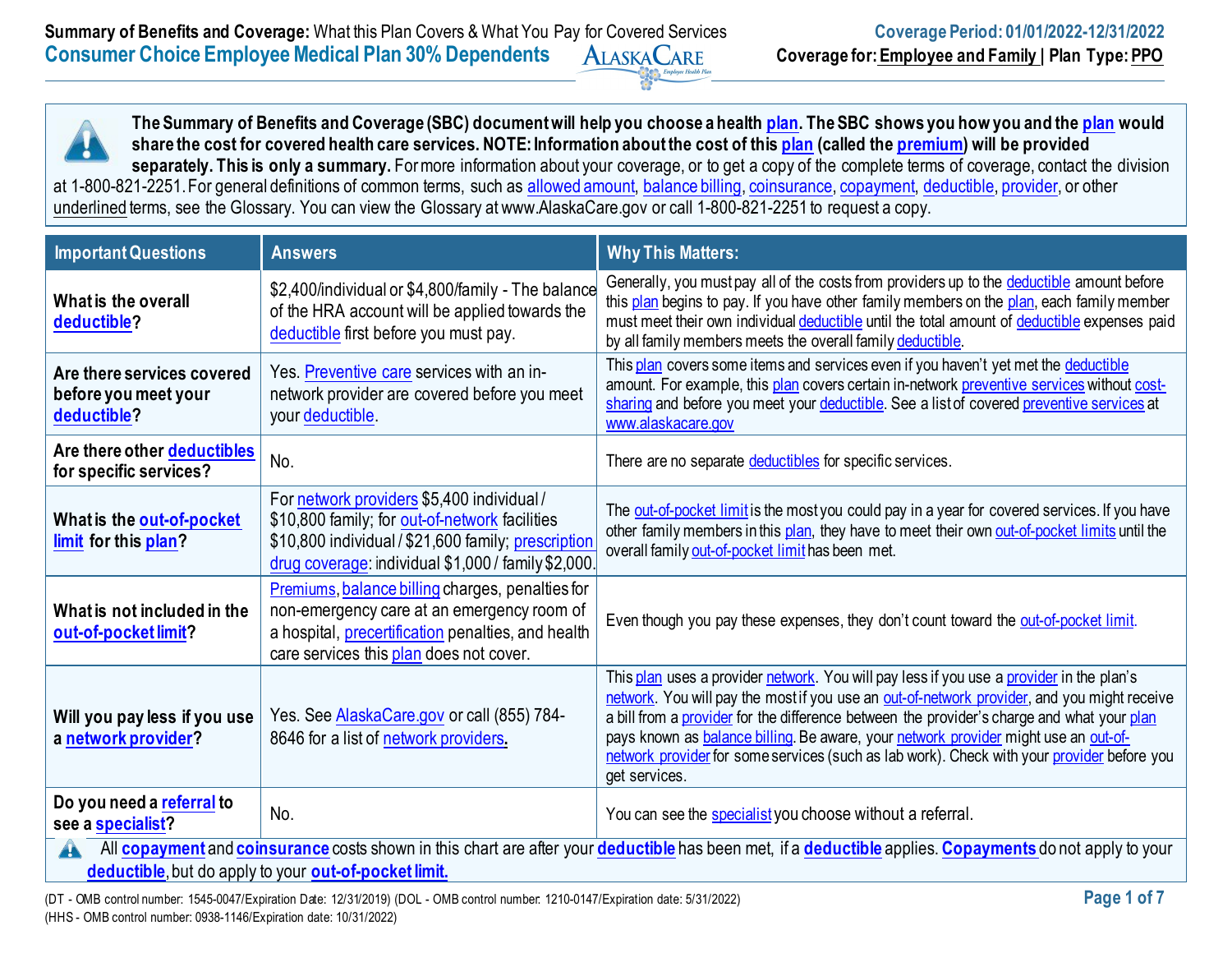|                                                                                                            |                                                      | <b>What You Will Pay</b>                                                                                                                 |                                                                       |                                                                                                                                                                                                                                              |
|------------------------------------------------------------------------------------------------------------|------------------------------------------------------|------------------------------------------------------------------------------------------------------------------------------------------|-----------------------------------------------------------------------|----------------------------------------------------------------------------------------------------------------------------------------------------------------------------------------------------------------------------------------------|
| <b>Common Medical Event</b>                                                                                | <b>Services You May Need</b>                         | <b>Network Provider</b>                                                                                                                  | <b>Out-of-Network Provider</b>                                        | <b>Limitations, Exceptions, &amp; Other Important</b><br><b>Information</b>                                                                                                                                                                  |
|                                                                                                            |                                                      | (You will pay the least)                                                                                                                 | (You will pay the most)                                               |                                                                                                                                                                                                                                              |
|                                                                                                            | Primary care visit to treat<br>an injury or illness  | 30% coinsurance employee<br>only;<br>70% dependents                                                                                      | 30% coinsurance<br>employee only;<br>70% dependents                   | 20% coinsurance for hearing benefits.<br>$\bullet$<br>\$0 copay (preventive care); \$25 copay<br>(non-preventive care)/Coalition Health<br>Clinic (including associated lab work).<br>\$0 copay for Teladoc general medical<br>consultation. |
| If you visit a health care<br>provider's office or<br>clinic                                               | <b>Specialist visit</b>                              | 30% coinsurance employee<br>only;<br>70% dependents                                                                                      | 30% coinsurance<br>employee only;<br>70% dependents                   | Chiropractic care coverage is limited to 20<br>visits per calendar year.<br>\$0 copay for Teladoc dermatology<br>consultation.                                                                                                               |
|                                                                                                            | <b>Preventive</b><br>care/screening/<br>immunization | No charge                                                                                                                                | 30% coinsurance<br>employee only;<br>70% dependents                   | You may have to pay for services that are not<br>preventive. Ask your provider if the services<br>you need are preventive. Then check what your<br>plan will pay for.                                                                        |
|                                                                                                            | Diagnostic test (x-ray,<br>blood work)               | 30% coinsurance employee<br>only;<br>70% dependents                                                                                      | 50% coinsurance facility<br>services employee only;<br>70% dependents | Use of designated preferred hospital is required<br>for non-emergency care in Anchorage and<br>outside of Alaska. Precertification is required                                                                                               |
| If you have a test                                                                                         | Imaging (CT/PET scans,<br>MRI <sub>s</sub> )         | 30% coinsurance employee<br>only;<br>70% dependents                                                                                      | 50% coinsurance facility<br>services employee only;<br>70% dependents | for some imaging services when using an out-<br>of-network provider. A \$400 benefit reduction<br>applies if you fail to obtain precertification as<br>required.                                                                             |
| If you need drugs to<br>treat your illness or                                                              | Maintenance generic<br>prescription drugs            | \$5 maximum copay per<br>prescription up to a 30-day<br>supply; \$10 copay per<br>prescription via home<br>delivery (31-90-day supply).  | 40% coinsurance                                                       |                                                                                                                                                                                                                                              |
| condition<br>More information about<br>prescription drug<br>coverage is available at<br>www.AlaskaCare.gov | Generic drugs                                        | \$10 maximum copay per<br>prescription up to a 30-day<br>supply; \$20 copay per<br>prescription via home<br>delivery (31-90-day supply). | 40% coinsurance                                                       | Covers up to a 30-day supply (retail).                                                                                                                                                                                                       |
|                                                                                                            | Preferred brand drugs                                | \$35 maximum copay per<br>prescription up to a 30-day<br>supply; \$50 copay per                                                          | 40% coinsurance                                                       | Home Delivery can be used for a 90-day supply<br>of any qualified prescription drug.                                                                                                                                                         |

\* For more information about limitations and exceptions, see the [plan](https://www.healthcare.gov/sbc-glossary/#plan) or policy document at [www.AlaskaCare.gov](http://www.alaskacare.gov/) **Page 2 of 7**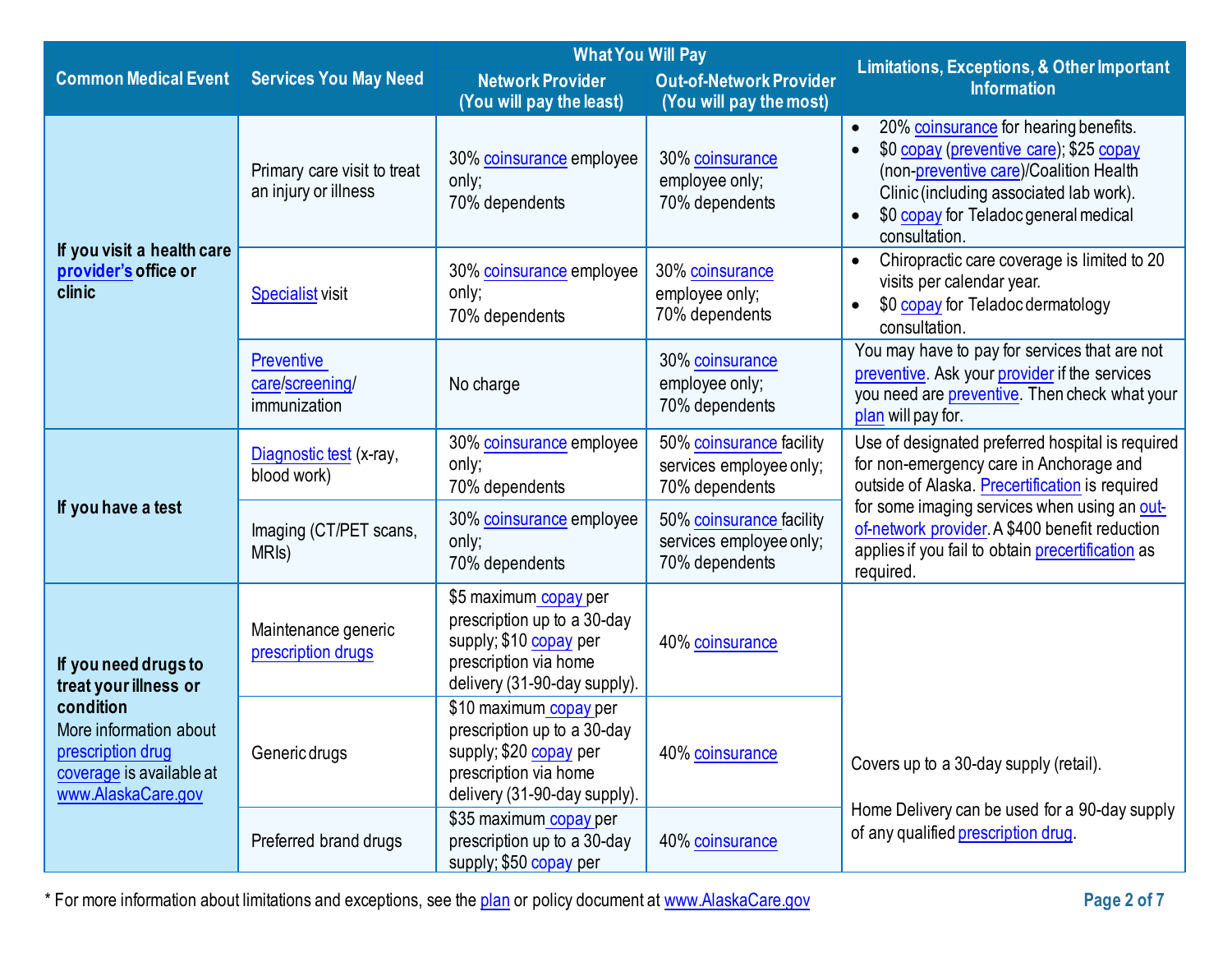|                                                   |                              | <b>What You Will Pay</b>                         |                                   | <b>Limitations, Exceptions, &amp; Other Important</b>                                            |  |
|---------------------------------------------------|------------------------------|--------------------------------------------------|-----------------------------------|--------------------------------------------------------------------------------------------------|--|
| <b>Common Medical Event Services You May Need</b> |                              | <b>Network Provider</b>                          | <b>Out-of-Network Provider</b>    | <b>Information</b>                                                                               |  |
|                                                   |                              | (You will pay the least)                         | (You will pay the most)           |                                                                                                  |  |
|                                                   |                              | prescription via home                            |                                   | If you are prescribed an eligible specialty drug,                                                |  |
|                                                   |                              | delivery (31-90-day supply).                     |                                   | you may enroll in OptumRx's Variable Copay                                                       |  |
|                                                   |                              | 35% coinsurance with \$80                        |                                   | Solution (VCS) program to reduce your                                                            |  |
|                                                   |                              | $min / $150$ max per                             |                                   | copayment for that drug.                                                                         |  |
|                                                   | Non-preferred brand          | prescription up to a 30-day                      | 40% coinsurance                   |                                                                                                  |  |
|                                                   | drugs                        | supply; \$100 copay per<br>prescription via home |                                   |                                                                                                  |  |
|                                                   |                              | delivery (31-90-day supply).                     |                                   |                                                                                                  |  |
|                                                   |                              | see preferred/non-preferred                      |                                   |                                                                                                  |  |
|                                                   | <b>Specialty drugs</b>       | brand name drugs.                                | 40% coinsurance                   |                                                                                                  |  |
|                                                   | Facility fee (e.g.,          | 30% coinsurance employee                         | 50% coinsurance facility          | Use of designated preferred hospital is required                                                 |  |
|                                                   | ambulatory surgery           | only;                                            | services employee only;           | for non-emergency care in Anchorage and                                                          |  |
|                                                   | center)                      | 70% dependents                                   | 70% dependents                    | outside Alaska. Precertification is required for                                                 |  |
| If you have outpatient                            |                              |                                                  |                                   | some services when using an out-of-network<br>provider. A \$400 benefit reduction applies if you |  |
| surgery                                           |                              | 30% coinsurance employee<br>only;                | 30% coinsurance<br>employee only; | fail to obtain precertification as required.                                                     |  |
|                                                   | Physician/surgeon fees       | 70% dependents                                   | 70% dependents                    | No cost after you meet your deductible for                                                       |  |
|                                                   |                              |                                                  |                                   | episode of care received through SurgeryPlus.                                                    |  |
|                                                   |                              | 30% coinsurance employee                         | 30% coinsurance                   |                                                                                                  |  |
|                                                   | <b>Emergency room care</b>   | only;                                            | employee only;                    | 30% coinsurance after \$100 penalty per visit                                                    |  |
|                                                   |                              | 70% dependents                                   | 70% dependents                    | for non-emergency use.                                                                           |  |
| If you need immediate                             | <b>Emergency medical</b>     | 30% coinsurance employee                         | 30% coinsurance                   |                                                                                                  |  |
| medical attention                                 | transportation               | only;                                            | employee only;                    | None                                                                                             |  |
|                                                   |                              | 70% dependents                                   | 70% dependents                    |                                                                                                  |  |
|                                                   |                              | 30% coinsurance employee                         | 30% coinsurance                   |                                                                                                  |  |
|                                                   | <b>Urgent care</b>           | only; 70% dependents                             | employee only; 70%<br>dependents  | None                                                                                             |  |
|                                                   |                              |                                                  | 50% coinsurance facility          | Use of designated preferred hospital is required                                                 |  |
|                                                   | Facility fee (e.g., hospital | 30% coinsurance employee                         | services employee only;           | for non-emergency care in Anchorage and                                                          |  |
|                                                   | room)                        | only; 70% dependents                             | 70% dependents                    | outside Alaska. Precertification required for out-                                               |  |
| If you have a hospital<br>stay                    |                              |                                                  | 30% coinsurance                   | of-network care. A \$400 benefit reduction                                                       |  |
|                                                   | Physician/surgeon fees       | 30% coinsurance employee                         | employee only; 70%                | applies if you fail to obtain precertification as                                                |  |
|                                                   |                              | only; 70% dependents                             | dependents                        | required.                                                                                        |  |
|                                                   |                              |                                                  |                                   | No cost after you meet your deductible for                                                       |  |

\* For more information about limitations and exceptions, see the [plan](https://www.healthcare.gov/sbc-glossary/#plan) or policy document at [www.AlaskaCare.gov](http://www.alaskacare.gov/) **Page 3 of 7**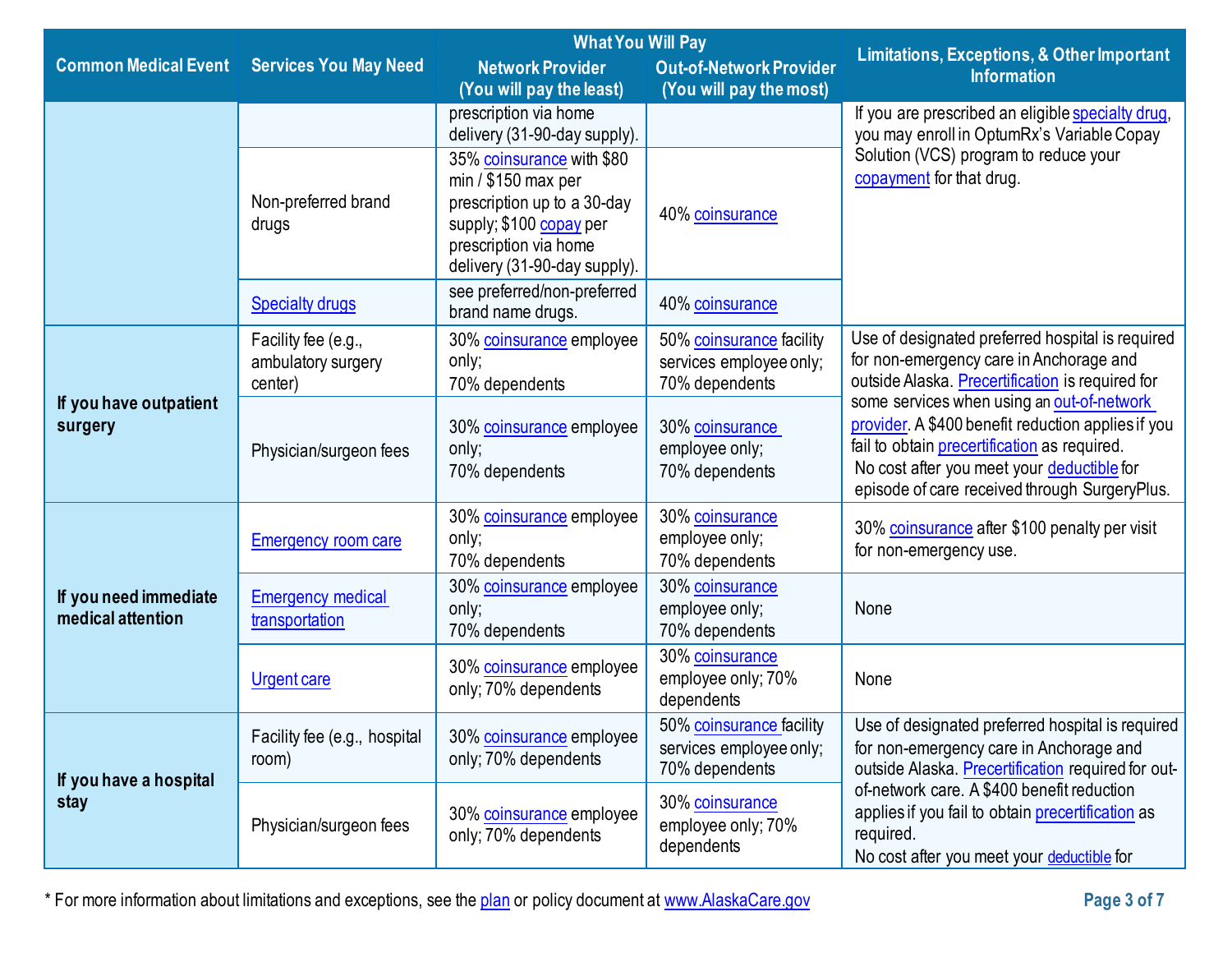|                                                              |                                                                                                                                | <b>What You Will Pay</b>                                                                                                                                                                              |                                                                                                                                                   |                                                                                                                                                                                                                    |  |
|--------------------------------------------------------------|--------------------------------------------------------------------------------------------------------------------------------|-------------------------------------------------------------------------------------------------------------------------------------------------------------------------------------------------------|---------------------------------------------------------------------------------------------------------------------------------------------------|--------------------------------------------------------------------------------------------------------------------------------------------------------------------------------------------------------------------|--|
| <b>Common Medical Event</b>                                  | <b>Services You May Need</b>                                                                                                   | <b>Network Provider</b><br>(You will pay the least)                                                                                                                                                   | <b>Out-of-Network Provider</b><br>(You will pay the most)                                                                                         | Limitations, Exceptions, & Other Important<br><b>Information</b>                                                                                                                                                   |  |
|                                                              |                                                                                                                                |                                                                                                                                                                                                       |                                                                                                                                                   | episode of care received through SurgeryPlus.                                                                                                                                                                      |  |
| If you need mental                                           | 30% coinsurance<br>30% coinsurance employee<br>employee only; 70%<br>Outpatient services<br>only; 70% dependents<br>dependents |                                                                                                                                                                                                       | Use of designated preferred hospital is required<br>for non-emergency care in Anchorage and<br>outside Alaska. Precertification required for out- |                                                                                                                                                                                                                    |  |
| health, behavioral<br>health, or substance<br>abuse services | Inpatient services                                                                                                             | of-network care. A \$400 benefit reduction<br>50% coinsurance facility<br>30% coinsurance employee<br>required.<br>services employee only;<br>only; 70% dependents<br>70% dependents<br>consultation. | applies if you fail to obtain precertification as<br>\$0 copay for Teladoc behavioral health                                                      |                                                                                                                                                                                                                    |  |
|                                                              | Office visits                                                                                                                  | No charge                                                                                                                                                                                             | 30% coinsurance<br>employee only; 70%<br>dependents                                                                                               | None                                                                                                                                                                                                               |  |
| If you are pregnant                                          | Childbirth/delivery<br>professional services                                                                                   | 30% coinsurance<br>30% coinsurance employee<br>employee only; 70%<br>only; 70% dependents<br>dependents                                                                                               | Use of designated preferred hospital is required<br>for non-emergency care in Anchorage and<br>outside Alaska. Precertification required for out- |                                                                                                                                                                                                                    |  |
|                                                              | Childbirth/delivery facility<br>services                                                                                       | 30% coinsurance employee<br>only; 70% dependents                                                                                                                                                      | 50% coinsurance facility<br>services employee only;<br>70% dependents                                                                             | of-network care. A \$400 benefit reduction<br>applies if you fail to obtain precertification as<br>required. Maternity care may include tests and<br>services described elsewhere in the SBC (i.e.<br>ultrasound). |  |
|                                                              | Home health care                                                                                                               | 30% coinsurance employee<br>only; 70% dependents                                                                                                                                                      | 30% coinsurance<br>employee only; 70%<br>dependents                                                                                               | Coverage is limited to 120 visits per calendar<br>year. Precertification required for out-of-<br>network care. A \$400 benefit reduction applies<br>if you fail to obtain precertification as required.            |  |
| If you need help<br>recovering or have                       | <b>Rehabilitation services</b>                                                                                                 | 30% coinsurance employee<br>only; 70% dependents                                                                                                                                                      | 30% coinsurance<br>employee only; 70%<br>dependents                                                                                               | Coverage is limited to 20 visits per benefit year<br>for spinal manipulations.                                                                                                                                     |  |
| other special health<br>needs                                | <b>Habilitation services</b>                                                                                                   | 30% coinsurance employee<br>only; 70% dependents                                                                                                                                                      | 30% coinsurance<br>employee only; 70%<br>dependents                                                                                               | None                                                                                                                                                                                                               |  |
|                                                              | Skilled nursing care                                                                                                           | 30% coinsurance employee<br>only; 70% dependents                                                                                                                                                      | 30% coinsurance<br>employee only; 70%<br>dependents                                                                                               | Precertification required for out-of-network care.<br>A \$400 benefit reduction applies if you fail to<br>obtain precertification as required.                                                                     |  |

\* For more information about limitations and exceptions, see the [plan](https://www.healthcare.gov/sbc-glossary/#plan) or policy document at [www.AlaskaCare.gov](http://www.alaskacare.gov/) **Page 4 of 7**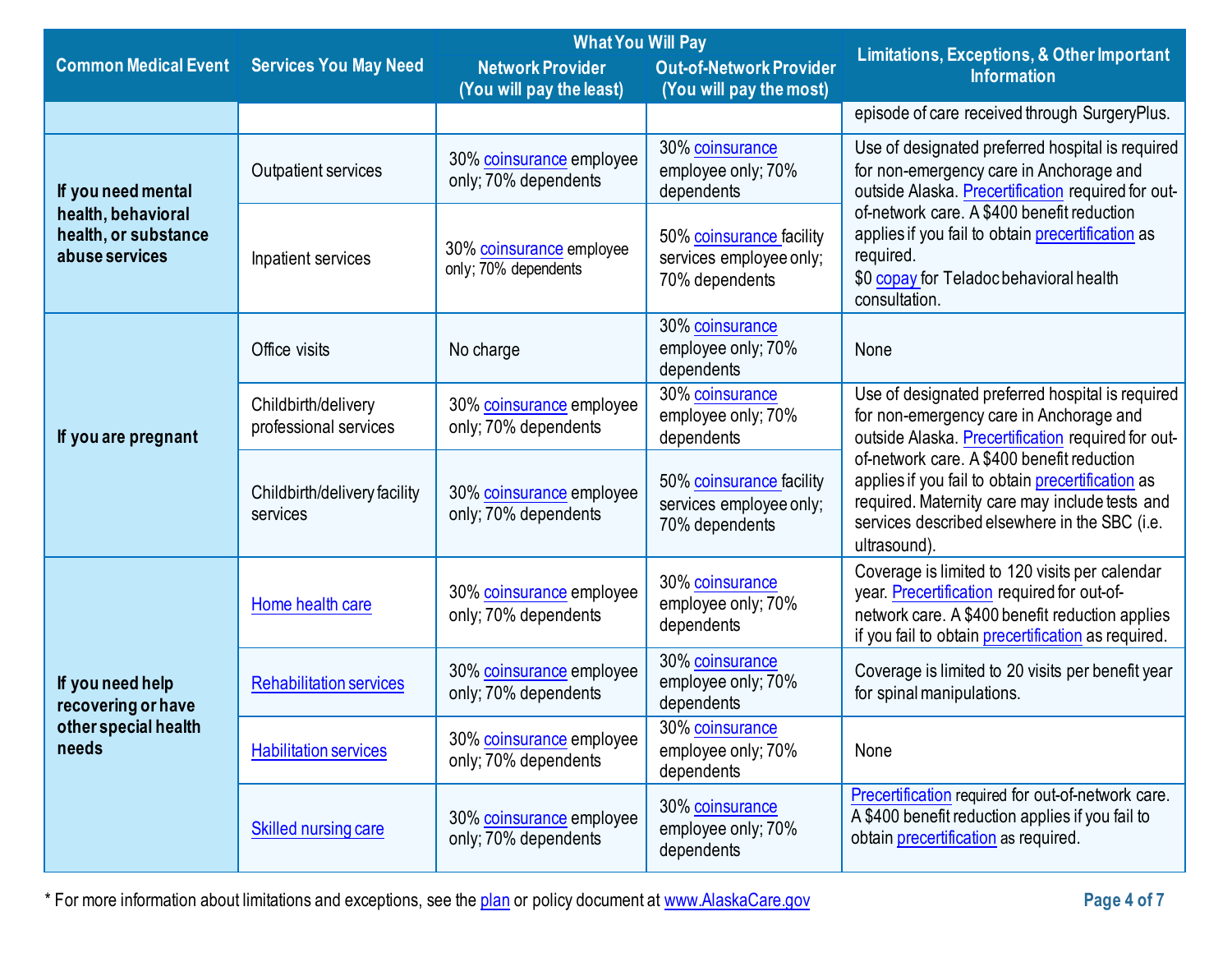|                                                                                                                                                                                                                                                                                                                                                                                                                                                                                                                                                                                                                                       |                              | <b>What You Will Pay</b>                                                                                                                                                                                                                                                                                                                                                                                                                      |                                                           | Limitations, Exceptions, & Other Important                                                                                                                                                                                                                                                                                                                                                                                                                           |  |
|---------------------------------------------------------------------------------------------------------------------------------------------------------------------------------------------------------------------------------------------------------------------------------------------------------------------------------------------------------------------------------------------------------------------------------------------------------------------------------------------------------------------------------------------------------------------------------------------------------------------------------------|------------------------------|-----------------------------------------------------------------------------------------------------------------------------------------------------------------------------------------------------------------------------------------------------------------------------------------------------------------------------------------------------------------------------------------------------------------------------------------------|-----------------------------------------------------------|----------------------------------------------------------------------------------------------------------------------------------------------------------------------------------------------------------------------------------------------------------------------------------------------------------------------------------------------------------------------------------------------------------------------------------------------------------------------|--|
| <b>Common Medical Event</b>                                                                                                                                                                                                                                                                                                                                                                                                                                                                                                                                                                                                           | <b>Services You May Need</b> | <b>Network Provider</b><br>(You will pay the least)                                                                                                                                                                                                                                                                                                                                                                                           | <b>Out-of-Network Provider</b><br>(You will pay the most) | <b>Information</b>                                                                                                                                                                                                                                                                                                                                                                                                                                                   |  |
|                                                                                                                                                                                                                                                                                                                                                                                                                                                                                                                                                                                                                                       | Durable medical<br>equipment | 30% coinsurance employee<br>only; 70% dependents                                                                                                                                                                                                                                                                                                                                                                                              | 30% coinsurance<br>employee only; 70%<br>dependents       | None                                                                                                                                                                                                                                                                                                                                                                                                                                                                 |  |
|                                                                                                                                                                                                                                                                                                                                                                                                                                                                                                                                                                                                                                       | <b>Hospice services</b>      | 30% coinsurance employee<br>only; 70% dependents                                                                                                                                                                                                                                                                                                                                                                                              | 30% coinsurance<br>employee only; 70%<br>dependents       | Precertification required for out-of-network<br>care. A \$400 benefit reduction applies if you fail<br>to obtain precertification as required.                                                                                                                                                                                                                                                                                                                       |  |
|                                                                                                                                                                                                                                                                                                                                                                                                                                                                                                                                                                                                                                       | Children's eye exam          | Not covered                                                                                                                                                                                                                                                                                                                                                                                                                                   | Not covered                                               |                                                                                                                                                                                                                                                                                                                                                                                                                                                                      |  |
| If your child needs<br>dental or eye care                                                                                                                                                                                                                                                                                                                                                                                                                                                                                                                                                                                             | Children's glasses           | Not covered                                                                                                                                                                                                                                                                                                                                                                                                                                   | Not covered                                               |                                                                                                                                                                                                                                                                                                                                                                                                                                                                      |  |
|                                                                                                                                                                                                                                                                                                                                                                                                                                                                                                                                                                                                                                       | Children's dental exam       | Not covered                                                                                                                                                                                                                                                                                                                                                                                                                                   | Not covered                                               |                                                                                                                                                                                                                                                                                                                                                                                                                                                                      |  |
| Services Your Plan Generally Does NOT Cover (Check your policy or plan document for more information and a list of any other excluded services.)<br>Routine foot care<br>Dental care (Adult and Child) except as related to medical<br>Infertility treatment<br>$\bullet$<br>le<br>conditions of the teeth, jaw, and jaw joints as well as supporting<br>Long-term care<br>Weight loss programs<br>tissues including bones, muscles, and nerves.<br>Routine eye care (Adult and Child)<br>Acupuncture<br>Other Covered Services (Limitations may apply to these services. This isn't a complete list. Please see your plan document.) |                              |                                                                                                                                                                                                                                                                                                                                                                                                                                               |                                                           |                                                                                                                                                                                                                                                                                                                                                                                                                                                                      |  |
| Bariatric surgery (one morbid obesity surgical<br>le<br>procedure within a two-year period, beginning<br>with the date of the first morbid obesity surgical<br>procedure, unless a multi-stage procedure is<br>planned.)<br>Chiropractic care (20 visit limit per benefit year)<br>lo<br>Cosmetic surgery (Only to improve a significan<br>le.<br>functional impairment of a body part; to correct<br>the result of an accidental injury; to correct the<br>result of an injury that occurred during a<br>covered surgical                                                                                                            |                              | procedure within 24 months after the original<br>injury; to correct a gross anatomical defect<br>present at birth or appearing after birth (but not<br>the result of an illness or injury) when the defect<br>results in severe facial disfigurement, or the<br>defect results in significant functional<br>impairment and the surgery is needed to<br>improve function.)<br>Hearing Exam (once every 24 rolling<br>months), 20% coinsurance. |                                                           | Hearing Aids (maximum \$3,000 payable every<br>36 rolling months), 20% coinsurance.<br>Medical treatment of obesity including physical<br>exam and diagnostic tests, outpatient<br>prescription drugs and morbid obesity surgical<br>procedures.<br>Non-emergency care when traveling outside the<br>U.S.<br>Private duty nursing (provided by R.N. or L.P.N.<br>if medical condition requires skilled nursing<br>services and visiting nursing care is inadequate). |  |

**Your Rights to Continue Coverage:** There are agencies that can help if you want to continue your coverage after it ends. The contact information for those agencies is: the plan at (855) 784-8646. Other coverage options may be available to you, too, including buying individual insurance coverage through the [Health Insurance](https://www.healthcare.gov/sbc-glossary/#health-insurance) [Marketplace.](https://www.healthcare.gov/sbc-glossary/#marketplace) For more information about th[e Marketplace,](https://www.healthcare.gov/sbc-glossary/#marketplace) visit [www.HealthCare.gov](http://www.healthcare.gov/) or call 1-800-318-2596.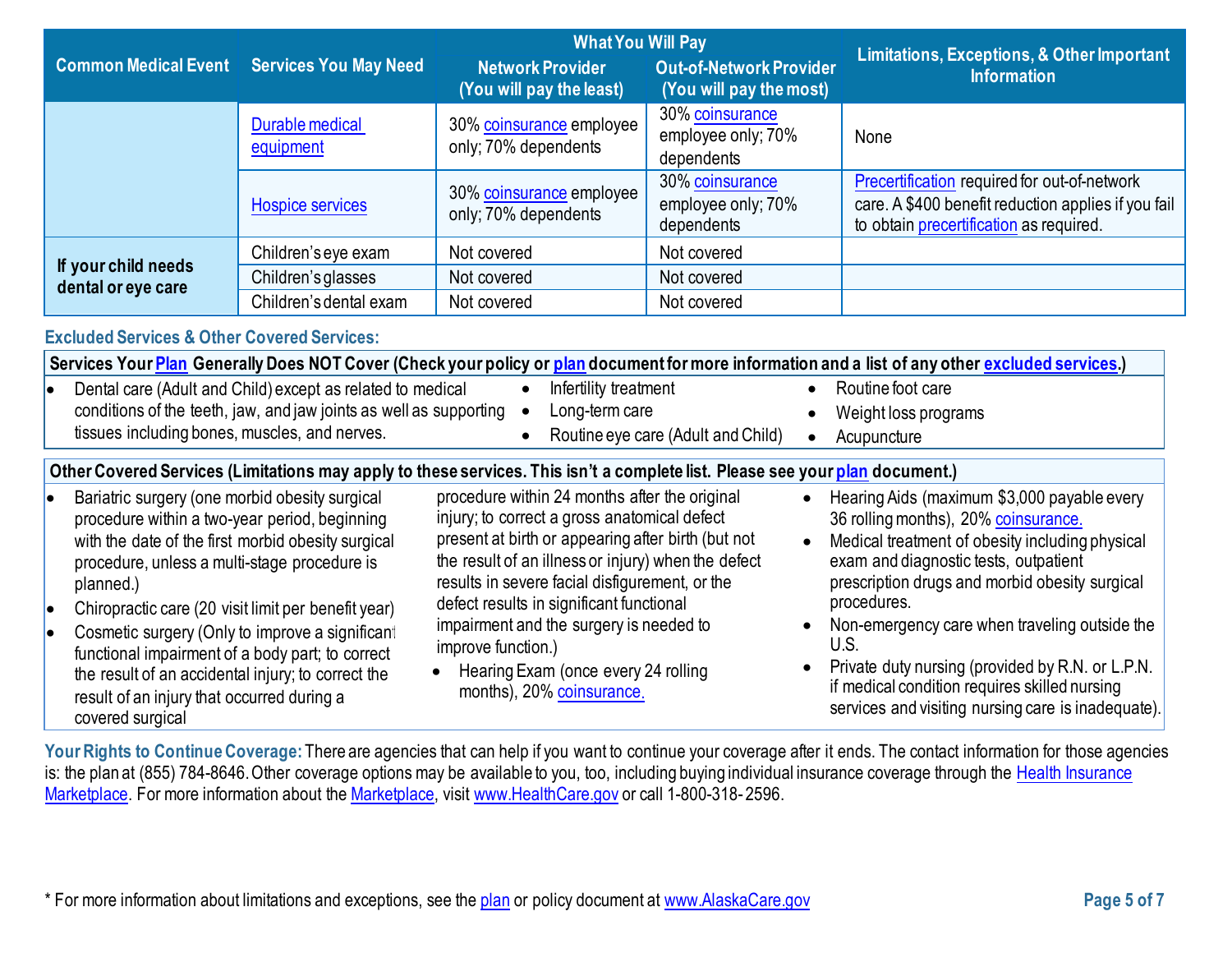Your Grievance and Appeals Rights: There are agencies that can help if you have a complaint against you[r plan](https://www.healthcare.gov/sbc-glossary/#plan) for a denial of a [claim.](https://www.healthcare.gov/sbc-glossary/#claim) This complaint is called a [grievance](https://www.healthcare.gov/sbc-glossary/#grievance) or [appeal.](https://www.healthcare.gov/sbc-glossary/#appeal) For more information about your rights, look at the explanation of benefits you will receive for that medica[l claim.](https://www.healthcare.gov/sbc-glossary/#claim) Your [plan](https://www.healthcare.gov/sbc-glossary/#plan) documents also provide complete information on how to submit [a claim,](https://www.healthcare.gov/sbc-glossary/#claim) [appeal,](https://www.healthcare.gov/sbc-glossary/#appeal) or [a grievance](https://www.healthcare.gov/sbc-glossary/#grievance) for any reason to your [plan.](https://www.healthcare.gov/sbc-glossary/#plan) For more information about your rights, this notice, or assistance, contact: the claims administrator at (855) 784-8646, the plan administrator at (800) 821-2251, or:

Aetna Attn: National Account CRT P.O. Box 14079 [Lexington,](http://www.aetna.com/individuals-families-health-insurance/rights-resources/complaints-grievances-appeals/index.html) KY 40512-4079

**Does this plan provide Minimum Essential Coverage? Yes**

[Minimum Essential Coverage](https://www.healthcare.gov/sbc-glossary/#minimum-essential-coverage) generally include[s plans,](https://www.healthcare.gov/sbc-glossary/#plan) [health insurance](https://www.healthcare.gov/sbc-glossary/#health-insurance) available through the [Marketplace](https://www.healthcare.gov/sbc-glossary/#marketplace) or other individual market policies, Medicare, Medicaid, CHIP, TRICARE, and certain other coverage. If you are eligible for certain types of [Minimum Essential Coverage,](https://www.healthcare.gov/sbc-glossary/#minimum-essential-coverage) you may not be eligible for the [premium tax credit.](https://www.healthcare.gov/sbc-glossary/#premium-tax-credits)

**Does this plan meet the Minimum Value Standards? Yes**

If your [plan](https://www.healthcare.gov/sbc-glossary/#plan) doesn't meet the [Minimum Value Standards,](https://www.healthcare.gov/sbc-glossary/#minimum-value-standard) you may be eligible for a [premium tax credit](https://www.healthcare.gov/sbc-glossary/#premium-tax-credits) to help you pay for [a plan](https://www.healthcare.gov/sbc-glossary/#plan) through the [Marketplace.](https://www.healthcare.gov/sbc-glossary/#marketplace)

**Language Access Services:**

中文): 如果需要中文的帮助, 请拨打这个号码 (855) 784-8646. Dinek'ehgo shika at'ohwol ninisingo, kwiijigo holne' (855) 784-8646.

Para obtener asistencia en Español, Ilame al (855) 784-8646. Kung kailangan ninyo ang tulong sa Tagalog tumawag sa (855) 784-8646.

PRA Disclosure Statement: According to the Paperwork Reduction Act of 1995, no persons are required to respond to a collection of information unless it displays a valid OMB control number. The valid OMB control number for this information collection is **0938-1146**. The time required to complete this information collection is estimated to average **0.08** hours per response, including the time to review instructions, search existing data resources, gather the data needed, and complete and review the information collection. If you have comments concerning the accuracy of the time estimate(s) or suggestions for improving this form, please write to: CMS, 7500 Security Boulevard, Attn: PRA Reports Clearance Officer, Mail Stop C4-26-05, Baltimore, Maryland 21244-1850.

*To see examples of how this [plan](https://www.healthcare.gov/sbc-glossary/#plan) might cover costs for a sample medical situation, see the next section.*

\* For more information about limitations and exceptions, see the [plan](https://www.healthcare.gov/sbc-glossary/#plan) or policy document at [www.AlaskaCare.gov](http://www.alaskacare.gov/) **Page 6 of 7**